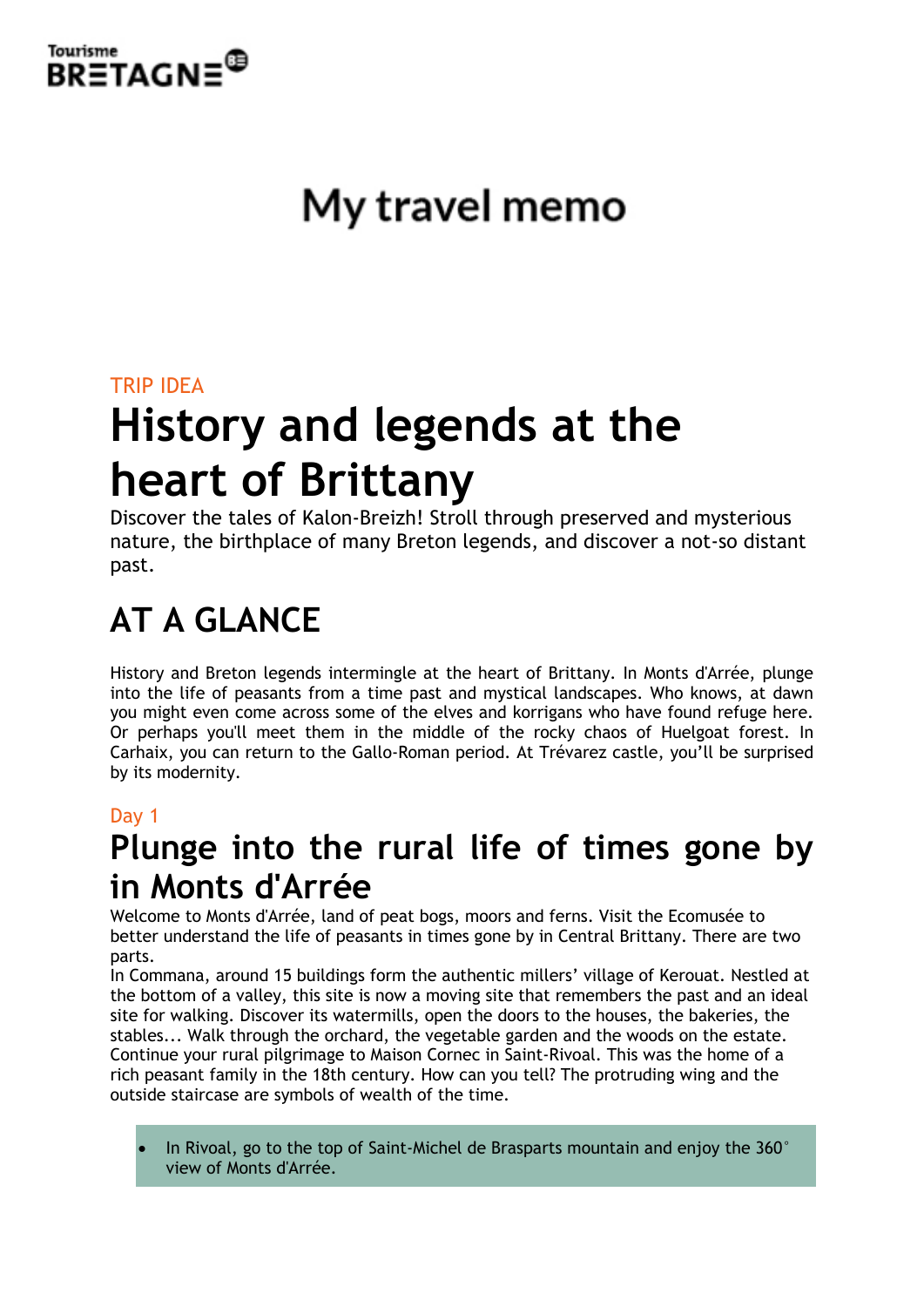• Why don't you try the experience of unusual accommodation? Built on the hillside and with green roofs, the "Troglogîtes" blend in naturally with the surrounding landscape.

## Day 2 **Monts d'Arrée at dawn, rocky maze in Huelgoat and Vallée des Saints**

At dawn, set off for a hike with the ADDES association. Mist, sunshine, whatever the weather, you'll love watching the sun rise over the moors and on the ridges of Monts d'Arrée. Marvel at nature waking up and, on the way back, appreciate a copious breakfast of local products.

Once full, head off to the enigmatic Huelgoat forest. Oh look, a giant mushroom! Over there a shaking rock, further still a granite chaos... Be surprised by the beauty and curiosity of these rocks that have been polished by time. This maze of stones and plants has inspired many tales.

At the end of the day, experience the particular atmosphere that reigns in Vallée des Saints, a mini Breton version of Easter Island. Nicodème, Haude, Möé, Ginnery… Can you recognise the Breton saints immortalised in granite giants? A map is available that will help you to find them!

- Have lunch at Les Myrtilles crêpe restaurant in Huelgoat, one of the oldest in the region. The interior is typically Breton and the reception is warm.
- Don't leave without tasting the traditional jams and the caramel cream from the "Les 4 Saisons" shop.

#### Day 3

# **From Carhaix in the Gallo-Roman period to the modern Trévarez estate**

Dedicate your morning to a visit of the archaeological interpretation centre of the site of Vorgium. Today it is Carhaix!

In the town centre, Vorgium proposes two spaces for an immersive and interactive experience. With a digital tablet, rediscover the Gallo-Roman district that has been rebuilt in the garden. Thanks to augmented reality, you can even enter one of the luxurious dwellings. Captivating! Inside the centre, a permanent exhibition plunges you into the daily life of the period. Don't hesitate to use the touch screens.

In the afternoon, go to Trévarez Castle, which boasts the "20th-century heritage" label. Discover the Neo-Gothic "pink castle" and its beautiful garden on your own or with a guide. Don't miss the exceptional collections of rhododendrons and camellias!

- For a take-away lunch, opt for La Cantine des Chefs: dishes based on fresh and seasonal products, all served in jars!
- Linger in the splendid Trévarez grounds and enjoy the show of flowers over the seasons: camellias, rhododendrons, hydrangeas, andromeda, skimmias, etc.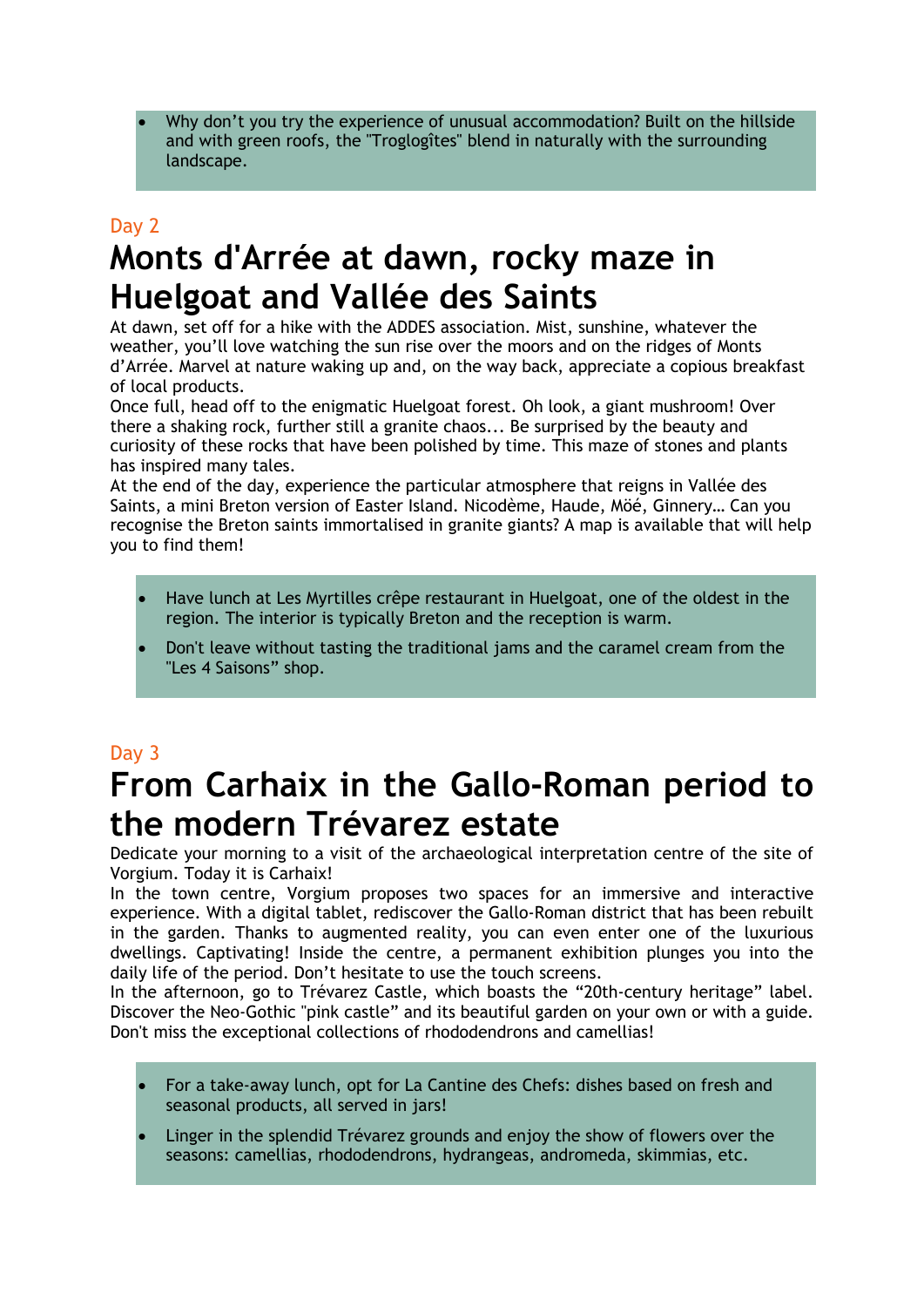## **WE LIKE**

**Falling under the charm of the very special landscapes of Monts d'Arrée! Bare ridges, rocky outcrops, moors, bocages, etc. Here, nature is both wild and mysterious.**

**Wandering through the Vallée des Saints and marvelling at the monumental statues, real works of modern art to remember and honour the Breton history and culture.**

### **Prices**

|                                                                        | <b>From April to September</b> |
|------------------------------------------------------------------------|--------------------------------|
| 3 days / 2 nights                                                      | 116 €*                         |
| Estimated price based on themed break (per adult, based on two people) |                                |

**\* The estimated price includes** *the two nights at Troglogîtes, rental of the augmented reality table in Vorgium, entrance to Domaine de Trévarez, the morning hike with the addes association.*

### **Contacts and practical information**

Attention: The opening days and times / availability may vary depending on the sites mentioned and depending on the selected period. Don't forget to enquire.

#### Day 1

**Office de Tourisme des Monts d'Arrée** 1 Place des Monts d'Arrée, 29190 Brasparts Phone: 02 98 81 47 06 Website: www.montsdarreetourisme.bzh

**Ecomusée Des Monts D'Arrée** Moulin de Kerouet, 29450 Commana Phone: 02 98 68 87 76 Website: www.ecomusee-monts-arree.fr

**Maison Cornec** 12 Le Bourg, 29190 Saint-Rivoal Phone: 02 98 68 87 76

#### Day 2

**Addes** Bourg, 29690 Botmeur Phone: 02 98 99 66 58 Website: www.arree-randos.com

**La Vallée des Saints** Quénéquillec, 22160 Carnoët Website: www.lavalleedessaints.com

**Creperie Les Myrtilles** 26 Place Aristide Briand, 29690 Huelgoat Phone: 02 98 86 47 12